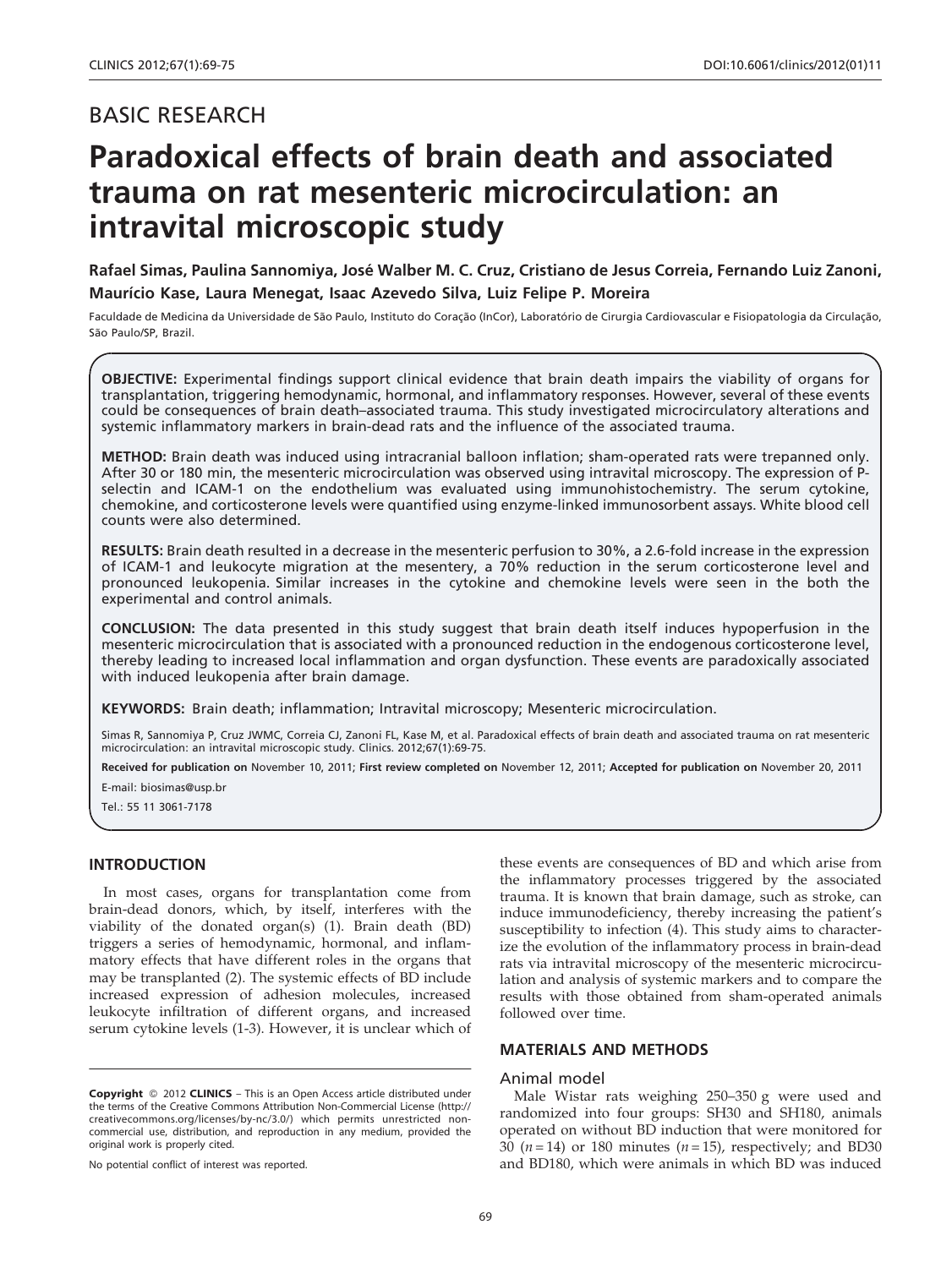and that were monitored for 30  $(n=17)$  or 180 minutes  $(n=15)$ , respectively. The animals were evaluated at 30 minutes to determine which features were triggered by the BD itself and at 180 min to follow the evolution of the processes. The experimental protocols were approved by the Animal Subject Committee of the Heart Institute (InCor) of the Faculdade de Medicina da Universidade de São Paulo.

Rats were anesthetized in a chamber with 5% isoflurane, intubated, and ventilated with a rodent ventilator (Harvard Apparatus, Holliston, MA, USA) with a tidal volume of 10 ml/kg and a frequency of 70 breaths/min. Sedation of the animals was maintained via continual inhalation of 2% isoflurane. The carotid artery was cannulated for continuous blood pressure monitoring and blood sampling. The jugular vein was cannulated for infusion of saline solution.

## Brain death model

A Fogarty-4F catheter (Baxter Health Care, Deerfield, IL, USA) was placed into the intracranial cavity of rats in the BD groups through a drilled parietal burr hole. The balloon catheter was rapidly inflated with 0.5 ml of saline, and the intracranial pressure increased until BD was confirmed via maximal pupil dilatation, apnea, an absence of reflexes, and a drop of the mean arterial pressure (MAP). Anesthesia was stopped after the induction of BD. In the sham group, animals underwent surgery, and the trepanation was performed, but the catheter was not placed into the intracranial cavity. Anesthesia was maintained throughout the experiment for the animals in the sham groups. Braindead rats received an infusion of saline solution (2 ml/h) through the jugular vein to minimize dehydration.

# Blood gases, electrolyte and lactate levels, hematocrit, and white blood cell counts

Blood gases and electrolyte and lactate levels were measured using blood samples obtained from the carotid artery at baseline (0 min) and 30 or 180 min after the surgical procedures using a gas analyzer (Radiometer ABL 555, Radiometer Medical, Copenhagen, Denmark). The hematocrit and white blood cell counts were determined using blood samples obtained from the cut tip of the tail vein at the same time points. The hematocrit was measured using microcapillary tube centrifugation. Total white blood cell counts were determined using a Neubauer chamber. Differential cell counts were performed on stained films that were visualized using oil immersion microscopy. A total of 100 cells were counted and classified on the basis of normal morphological criteria.

# Intravital microcopy of the mesenteric microci[rculation](#page-6-0)

Intrav[ital](#page-6-0) [microscopy](#page-6-0) [of](#page-6-0) [the](#page-6-0) [mesenteric](#page-6-0) [microcirculation](#page-6-0) was per[formed as previously described \(5\). After 30 or 180](#page-6-0) minutes, [an](#page-6-0) [abdominal](#page-6-0) [midline](#page-6-0) [incision](#page-6-0) [was](#page-6-0) [performed,](#page-6-0) [and](#page-6-0) the dist[al ileum and its accompanying mesentery were](#page-6-0) exposed [for](#page-6-0) in vivo [microscopic](#page-6-0) [examination](#page-6-0) [of](#page-6-0) [the](#page-6-0) [micro](#page-6-0)circulati[on.](#page-6-0) [The](#page-6-0) [animals](#page-6-0) [were](#page-6-0) [maintained](#page-6-0) [on](#page-6-0) [a](#page-6-0) [specially](#page-6-0) designe[d stage warmed with circulating water maintained at](#page-6-0) 37˚C. T[he](#page-6-0) [stage](#page-6-0) [had](#page-6-0) [a](#page-6-0) [transparent](#page-6-0) [platform](#page-6-0) [on](#page-6-0) [which](#page-6-0) [the](#page-6-0) tissue to be transilluminated was placed. The mesentery was continuously perfused throughout the study period with a warmed (37˚C) Krebs-Henseleit solution (113 mmol/l NaCl,

4.7 mmol/l KCl, 2.5 mmol/l  $CaCl<sub>2</sub>•2H<sub>2</sub>O$ , 25 mmol/l NaHCO<sub>3</sub>, [1.1](#page-6-0) [mmol/l](#page-6-0) MgSO<sub>4</sub>, 1.1 mmol/l KH<sub>2</sub>PO<sub>4</sub>, 5 mmol[/l](#page-6-0) [glucose,](#page-6-0) [pH](#page-6-0) [7.2–7.4\)](#page-6-0) [that](#page-6-0) [was](#page-6-0) [saturated](#page-6-0) [with](#page-6-0) [a](#page-6-0) mixture of gases ( $95\%$  N<sub>2</sub> [and](#page-6-0)  $5\%$  CO<sub>2</sub>). [A](#page-6-0) [color](#page-6-0) [camera](#page-6-0) (AxioCa[m](#page-6-0) [HSc,](#page-6-0) [Carl](#page-6-0) [Zeiss,](#page-6-0) München-Hallbergmos, [Germany\)](#page-6-0) was cou[pled](#page-6-0) [onto](#page-6-0) [a](#page-6-0) [triocular](#page-6-0) [microscope](#page-6-0) [\(Axioplan](#page-6-0) [2,](#page-6-0) [Carl](#page-6-0) Zeiss), [and](#page-6-0) [the](#page-6-0) [microcirculatory](#page-6-0) [variables](#page-6-0) [were](#page-6-0) [analyzed](#page-6-0) using th[e](#page-6-0) [Axiovision](#page-6-0) [4.1](#page-6-0) [imaging](#page-6-0) [software](#page-6-0) [\(Carl](#page-6-0) [Zeiss\).](#page-6-0) [The](#page-6-0) vascular [density](#page-6-0) [was](#page-6-0) [analyzed](#page-6-0) [using](#page-6-0) [a](#page-6-0)  $10\times$  $10\times$  light microscopic objective and a  $1 \text{ mm}^2$  [area](#page-6-0) [on](#page-6-0) [the](#page-6-0) [computer](#page-6-0) [screen.](#page-6-0) [The](#page-6-0) [type](#page-6-0) of flow [was](#page-6-0) [defined](#page-6-0) [as](#page-6-0) [continuous](#page-6-0) [or](#page-6-0) [intermittent/absent.](#page-6-0) Vessels [were separated into large and small vessels using a](#page-6-0) cutoff diameter value of 30 µ[m.](#page-6-0) [Five](#page-6-0) [fields](#page-6-0) [were](#page-6-0) [selected](#page-6-0) [for](#page-6-0) each ani[mal. To evaluate leukocyte-endothelial interactions,](#page-6-0) three po[st-capillary](#page-6-0) [venules,](#page-6-0) [with](#page-6-0) [diameters](#page-6-0) [ranging](#page-6-0) [from](#page-6-0) [15](#page-6-0) to 25 µ[m,](#page-6-0) [were](#page-6-0) [selected](#page-6-0) [for](#page-6-0) [each](#page-6-0) [animal.](#page-6-0) [The](#page-6-0) [number](#page-6-0) [of](#page-6-0) rolling l[eukocytes](#page-6-0) [is](#page-6-0) [presented](#page-6-0) [as](#page-6-0) [the](#page-6-0) [mean](#page-6-0) [number](#page-6-0) [of](#page-6-0) [white](#page-6-0) blood c[ells](#page-6-0) [passing](#page-6-0) [a](#page-6-0) [designated](#page-6-0) [line](#page-6-0) [perpendicular](#page-6-0) [to](#page-6-0) [the](#page-6-0) venular [axis](#page-6-0) [per](#page-6-0) [10](#page-6-0) [min.](#page-6-0) [The](#page-6-0) [rolling](#page-6-0) [velocity](#page-6-0) [in](#page-6-0) [each](#page-6-0) [vessel](#page-6-0) was det[ermined](#page-6-0) [as](#page-6-0) [the](#page-6-0) [average](#page-6-0) [velocity](#page-6-0) [of](#page-6-0) [10](#page-6-0) [leukocytes](#page-6-0) [that](#page-6-0) traveled [a](#page-6-0) [defined](#page-6-0) [distance](#page-6-0) [in](#page-6-0) [the](#page-6-0) [microvessel.](#page-6-0) [Adherent](#page-6-0) [cells](#page-6-0) (i.e., leu[kocytes](#page-6-0) [that](#page-6-0) [remained](#page-6-0) [stationary](#page-6-0) [for](#page-6-0) [more](#page-6-0) [than](#page-6-0) [30](#page-6-0) seconds [on the venular endothelium\) were counted during a](#page-6-0) 10-min [period](#page-6-0) [in](#page-6-0) [a](#page-6-0) [100-](#page-6-0) $\mu$ m segment [o](#page-6-0)f the vessel. The number of leukocytes accumulating in the connective tissue adjacent to the chosen post-capillary venule was determined in a standard area of  $5,000 \mu m^2$ .

## Immunohistochemistry for P-selectin and ICAM-1

Animals were exsanguinated from the abdominal aorta, and the mesentery was removed, immersed in hexane, and frozen with liquid nitrogen. Serial slices of the mesentery  $(8 \mu m)$  were placed onto glass slides, which were previously coated with organosilane (Sigma Chemical Co, St. Louis, MO, USA). The samples were fixed in acetone for the immunodetection of both intercellular adhesion molecule (ICAM)-1 and P-Selectin on the mesenteric microvessels. SuperBlock buffer (Pierce Biotechnology, Rockford, IL, USA) was used to block nonspecific sites. The tissue sections were incubated overnight at 4˚C with a biotin-conjugated anti-rat ICAM-1 (CD54) monoclonal antibody (Seikagaku, Tokyo, Japan) or a biotinconjugated anti-P-selectin monoclonal antibody (CD62P, R&D System, Minneapolis, MN, USA). Both antibodies were diluted 1:50 in phosphate-buffered saline (PBS) containing 0.3% Tween 20. After washing the slides with PBS, the sections were incubated for 1 h at room temperature with streptavidinconjugated fluorescein (Amersham Pharmacia Biotech, London, UK) diluted  $1:200$ . After washing the slides with PBS, the samples were treated with Vectashield mounting medium containing propidium iodide (Vector, Burlingame, CA, USA) to preserve the fluorescence. Negative-control [samp](#page-6-0)les were incubated with PBS instead of the primary antibody. The system used for image acquisition included a CoolSNAP-Pro Color digital camera (Nikon, Tokyo, Japan) coupled to a triocular fluorescence microscope (Nikon). All images were acquired using Image-Pro Plus software, version 4.1 (Media Cybernetics, Silver Spring, MD, USA). The results are presented as the mean fluorescence intensity.

# Serum concentrations of cytokines, chemokines and corticosterone

Blood samples were obtained from the carotid artery of brain-dead rats and sham-treated rats 30 or 180 minutes after the surgical procedures were performed. After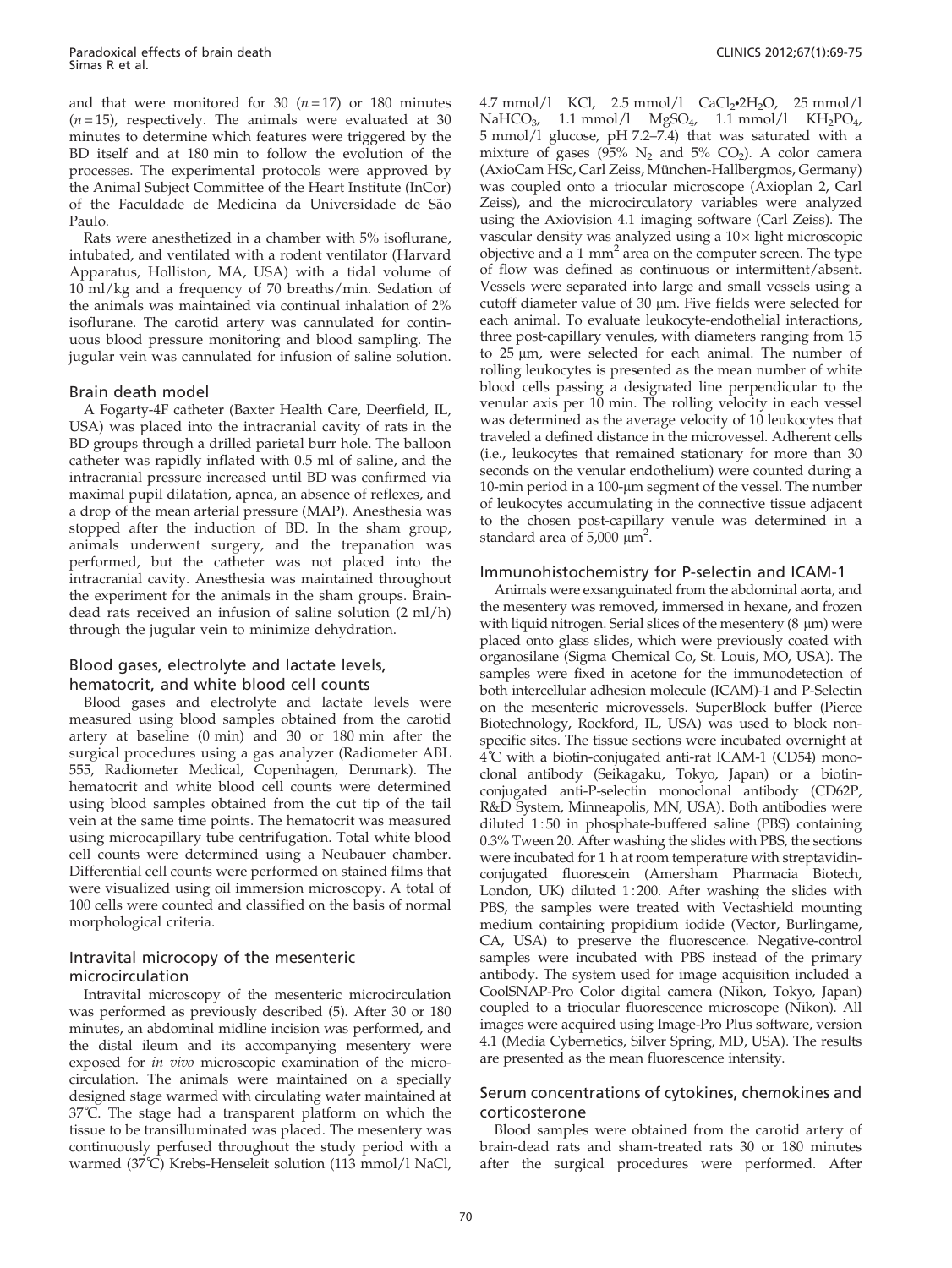centrifugation (1500 $\times g$ , 25°C), the serum concentration of tumor necrosis factor (TNF)-α, interleukin (IL)-1β, IL-6, IL-10, cytokine-induced neutrophil chemoattractant (CINC)-1, CINC-2 (R&D Systems, Minneapolis, MN, USA), and corticosterone (Cayman Chemical, Ann Arbor, MI, USA) was determined using enzyme-linked immunosorbent assays (ELISA), as recommended by the manufacturer.

#### Statistical analysis

All data are presented as the mean $+$ standard error of the mean (SEM). The overall group differences were compared using a multivariate general linear model with group and time as the factors with a *post hoc* Bonferroni test. A *p*-value of less than 0.05 was considered to be significant. All statistical analyses were performed using SPSS for Windows, version 17.0 (SPSS, Chicago, IL, USA).

#### RESULTS

## Hemodynamic parameters, arterial blood gases, electrolyte and lactate levels, and hematocrits

The induction of BD was associated with a sudden increase in the MAP over the first minute following catheter inflation. This increase was followed by a decrease in the MAP below the baseline level and a subsequent increase to a normal level after one hour. In the SH rats, no differences were observed in the MAP over time (Figure 1). There were no differences in the heart rate between the groups. No differences were observed in the arterial blood gases and electrolyte, lactate and hematocrit values between the BD and SH groups at baseline, 30 min, and 180 min after the surgical procedures (data not shown).

#### Mesenteric microcirculatory variables

Microvascular perfusion was evaluated 30 and 180 min after brain death. There was a prompt interruption in the perfusion of mesenteric microvessels measuring less than 30 µm i[n](#page-3-0) [diameter.](#page-3-0) [The](#page-3-0) [average](#page-3-0) [proportion](#page-3-0) [of](#page-3-0) [perfused](#page-3-0) [small](#page-3-0) vessels i[n BD rats was 30% compared to 76% in SH rats. The](#page-3-0) results [are](#page-3-0) [summarized](#page-3-0) [in](#page-3-0) [Table](#page-3-0) [1.](#page-3-0) [Representative](#page-3-0) [photo](#page-3-0)microgr[aphs of mesenteric microvessels are shown in Figure 2.](#page-3-0) To evalu[ate leukocyte-endothelial interactions in the perfused](#page-3-0) small ve[ssels,](#page-3-0) [the](#page-3-0) [rolling](#page-3-0) [leukocyte](#page-3-0) [velocity](#page-3-0) [and](#page-3-0) [the](#page-3-0) [number](#page-3-0) [of](#page-3-0) rolling, [adhered and migrated cells were determined 30 and](#page-3-0) 180 min [after the surgical procedures. There were no](#page-3-0) differen[ces in the rolling leukocyte velocity between BD and](#page-3-0) SH rats [after 30 or 180 min. However, the number of rolling](#page-3-0) leukocyt[es](#page-3-0) [in](#page-3-0) [BD](#page-3-0) [rats](#page-3-0) [was](#page-3-0) [significantly](#page-3-0) [reduced](#page-3-0) [30](#page-3-0) [min](#page-3-0) [\(50%\)](#page-3-0) and 180 [min \(73%\) after surgery compared with the number in](#page-3-0) SH rats [\(Table 1\). The adhesion of leukocytes to the](#page-3-0) endothel[ium](#page-3-0) [was](#page-3-0) [significantly](#page-3-0) [reduced](#page-3-0) [in](#page-3-0) [BD](#page-3-0) [rats](#page-3-0) [only](#page-3-0) [after](#page-3-0) 180 min. [However, despite this reduction, BD rats exhibited an](#page-3-0) increase[d](#page-3-0) [number](#page-3-0) [of](#page-3-0) [migrated](#page-3-0) [cells](#page-3-0) [compared](#page-3-0) [with](#page-3-0) [SH](#page-3-0) [rats.](#page-3-0) This res[ult was accompanied by a pronounced leukopenia, as](#page-3-0) demonst[rated by the blood leukocyte c](#page-3-0)ount in BD rats after 180 min. Compared with the 30-min time point, the neutrophil/lymphocyte ratio was significantly increased in both the BD and SH groups at [180 min.](#page-4-0)

#### Express[ion of P-selectin and ICAM-1](#page-4-0)

As se[en](#page-4-0) [in](#page-4-0) [Figure](#page-4-0) [3A,](#page-4-0) [the](#page-4-0) [expression](#page-4-0) [of](#page-4-0) [P-selectin](#page-4-0) [on](#page-4-0) [the](#page-4-0) mesente[ric microvessels increased above the baseline refer](#page-4-0)ence val[ues](#page-4-0) [at](#page-4-0) [30](#page-4-0) [min](#page-4-0) [and](#page-4-0) [180](#page-4-0) [min;](#page-4-0) [no](#page-4-0) [differences](#page-4-0) [in](#page-4-0) [the](#page-4-0) expressi[on levels were seen comparing BD and SH rats. In](#page-4-0) contrast, [ICAM-1 expression in the microvessels was](#page-4-0) significa[ntly](#page-4-0) [increased](#page-4-0) [\(2.6-fold\)](#page-4-0) [in](#page-4-0) [BD](#page-4-0) [rats](#page-4-0) [compared](#page-4-0) [with](#page-4-0) SH rats [at the 180-min time poi](#page-4-0)nt (Figure 3C). Representative photomicrographs of the staining for P-selectin and ICAM-1 on the mesenteric microvessels of BD and SH rats are shown in Figures 3B and 3D.

#### Serum cytokine and chemokine levels

Similar increases were observed in the serum concentrations of TNF-a, IL-1b, IL-6, IL-10, CINC-1, and CINC-2 in



Figure 1 - Mean arterial pressure of brain-dead (BD,  $n = 12$ ) and sham-operated (SH,  $n = 12$ ) rats 180 minutes after the surgical procedure. The animals were monitored over time. The data are presented as the mean  $\pm$  SEM.  $^*p$  <0.05 vs. SH.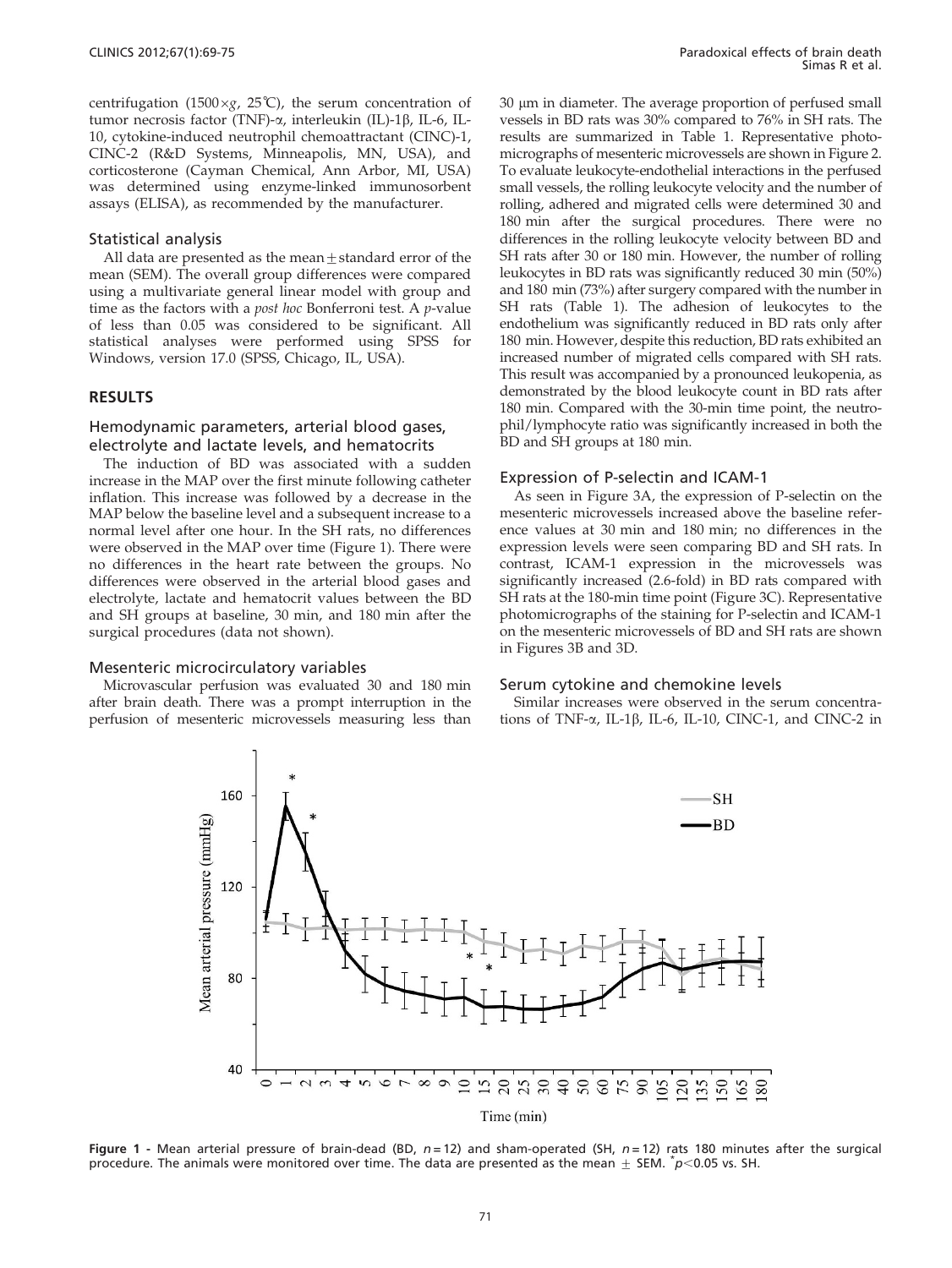<span id="page-3-0"></span>

|  |  |  |  |  | Table 1 - Intravital microscopy of the rat mesenteric microcirculation. |
|--|--|--|--|--|-------------------------------------------------------------------------|
|--|--|--|--|--|-------------------------------------------------------------------------|

|                                              | <b>BD30</b>                 | <b>SH30</b>     | <b>BD180</b>               | <b>SH180</b>     | PANOVA   |
|----------------------------------------------|-----------------------------|-----------------|----------------------------|------------------|----------|
| <b>Perfused Small Vessels</b><br>(%)         | $30.2 + 0.06^{\frac{1}{4}}$ | $77.9 + 0.07$   | $27.9 + 0.07$ <sup>*</sup> | $74.3 + 0.06$    | < 0.0001 |
| Rolling Leukocytes<br>$(10 \text{ min})$     | $89+8^{*}$                  | $178 + 24$      | $87 + 8^{\dagger}$         | $329 + 24$       | < 0.0001 |
| Rolling Leukocyte Velocity (um/s)            | $22.4 + 2.2$                | $25.9 + 3.4$    | $33.5 + 4.6$               | $40.2 + 8.3$     | 0.40     |
| <b>Adhered Leukocytes</b>                    | $2.2 + 0.3$                 | $2.2 + 0.5$     | $3.7 + 1.0^*$              | $7.5 + 0.5$      | 0.06     |
| (100 µm venule length)                       |                             |                 |                            |                  |          |
| Migrated Leukocytes                          | $0.6 + 0.1$                 | $0.6 + 0.3$     | $2.3 + 0.3$ <sup>**</sup>  | $1.3 + 0.3$      | 0.03     |
| $(5,000 \mu m^2)$                            |                             |                 |                            |                  |          |
| <b>Blood Leukocyte Count</b><br>$\rm (mm^3)$ | $6.150 + 459$               | $8.950 + 1.074$ | $8.157 + 866$              | $11.771 + 1.122$ | 0.01     |
| Neutrophil/Lymphocyte                        | $0.17 + 0.02$               | $0.54 + 0.17$   | $1.77 \pm 0.37^{\#}$       | $2.31 + 0.36^3$  | < 0.0001 |
| Ratio                                        |                             |                 |                            |                  |          |

Brain-dead (BD) and sham-operated (SH) rats were analyzed 30 and 180 minutes after the surgical procedures. The data are presented as the mean  $\pm$  SEM for 8–12 rats/group.

 $p<$ 0.05

 $^*p<$ 0.01

 $~^{\dagger}p$ <0.001

 $\sqrt[{\mathfrak{p}}$  <0.0001, comparing the BD and SH groups at the same time point.

 $h^{\#}$ n $<$ 0.05 vs. BD30.

 $5n<0.01$  vs. SH30.

both the BD and SH groups at 30 min a[nd](#page-4-0) [180](#page-4-0) [m](#page-4-0)in after the surgical procedures. The reference values obtained from normal rats were below the limit of detection for the assay. The results are summarized in Table 2.

## Serum corticoster[one level](#page-5-0)

Both [BD and SH rats exhibited similar increases in the](#page-5-0) serum c[orticosterone](#page-5-0) [level](#page-5-0) [at](#page-5-0) [the](#page-5-0) [30-](#page-5-0)min time point, as observed in Figure 4. In contrast, the serum corticosterone level in BD rats was reduced to 30% of the value seen in SH rats at the 180-min time point.

## **DISCUSSION**

Numerous studies have been performed to evaluate the role of BD in graft outcomes in both experimental and clinical studies. In acute evaluations of human BD, catecholamine levels were above normal values immediately aft[er](#page-6-0) [the](#page-6-0) [BD](#page-6-0) [event](#page-6-0) [and](#page-6-0) [remained](#page-6-0) [higher](#page-6-0) [after](#page-6-0) [several](#page-6-0) hours, [with increased inflammatory responses and apopto](#page-6-0)sis being observed in different organ samples (1,6,7). In a rodent model of heart transplantation, a longer duration of BD leads to increased leukocyte infiltration and expression

of adhe[sion](#page-6-0) [molecules](#page-6-0) [on](#page-6-0) [the](#page-6-0) [endothelial](#page-6-0) [cells](#page-6-0) [of](#page-6-0) [the](#page-6-0) transpla[nted graft, thereby resultin](#page-6-0)g in accelerated acute rejection (8). Experimental studies performed in rats also show that prolonged periods of BD result in more extensive damage to the kidneys (9).

The data presented in this study indicate that BD induces an immediate organ hypoperfusion and an increase in the local inflammatory response that is associated with a reduction in the serum corticosterone level and leukopenia. Some of the observed inflammatory events are triggered by BD-associated trauma.

Such [factors as polytrauma, hypoxia, and intracranial](#page-6-0) bleeding [can](#page-6-0) [influence](#page-6-0) [the](#page-6-0) [course](#page-6-0) [of](#page-6-0) [the](#page-6-0) [inflammatory](#page-6-0) process [triggered by BD in different organs \(1,2\). To](#page-6-0) evaluate [the role of BD-associated trauma, matching sham](#page-6-0)operate[d](#page-6-0) [rats](#page-6-0) [were](#page-6-0) [assessed](#page-6-0) [over](#page-6-0) [time.](#page-6-0) [As](#page-6-0) [described](#page-6-0) previou[sly, BD leads to an increase in the MAP followed](#page-6-0) [by h](#page-6-0)yp[otension \(6,10\), both of which compromise organ](#page-6-0) perfusio[n \(11\). Our study demonstrates that BD-associated](#page-6-0) trauma [did not](#page-6-0) influence hemodynamic and perfusion parameters, suggesting that all of the observed changes in MAP and mesenteric hypoperfusion were triggered by the BD itself.



Figure 2 - Photomicrographs of rat mesenteric microvessels. The arrows indicate post-capillary venules in brain-dead (BD) and shamoperated (SH) animals. Bar = 50  $\mu$ m.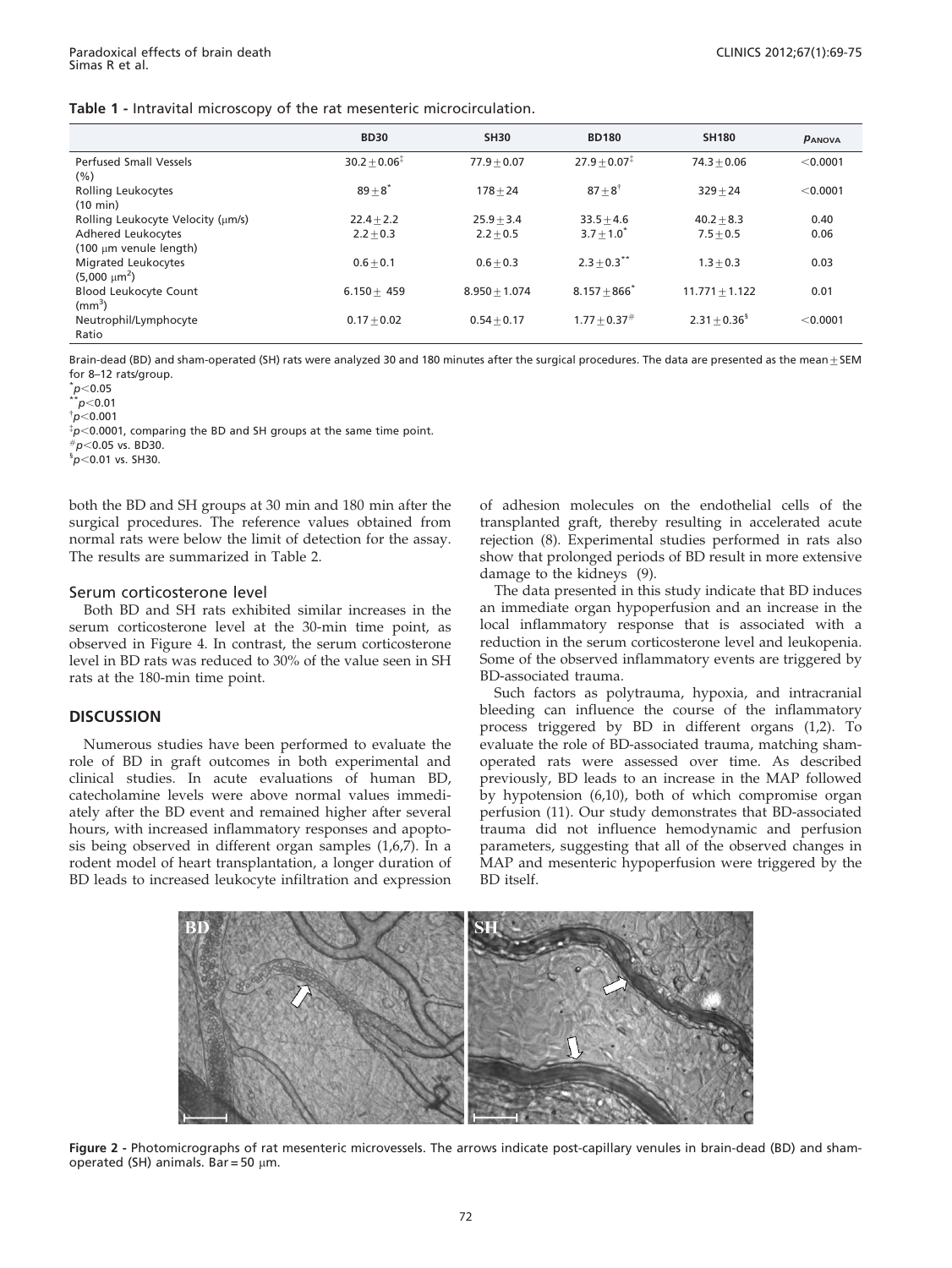<span id="page-4-0"></span>

Figure 3 - Expression levels of P-selectin (A and B) and ICAM-1 (C and D) in the mesenteric microvessels in brain-dead (BD, white columns) and sham-operated (SH, gray columns) rats 30 and 180 min after the surgical procedure. The values are presented as the mean  $\pm$  SEM for nine samples/rat, three rats/group. The dashed lines indicate the b[asal values. ANOVA P-selectin](#page-6-0) p = 0.43; ICAM-1 p = 0.003.<br>\*\*p<0.01 vs. SH at the same time point.

Intravital microscopy has been used to assess microcirculation in experimental models, but few studies have used this technique following BD (11,12). In this study, intravital

microscopy was used to evaluate mesenteric perfusion and leukocyte-endothelial interactions in post-capillary venules of BD and SH rats.

|                       | <b>SH30</b>    | <b>BD30</b>    | <b>SH180</b>   | <b>BD180</b>   | PANOVA |
|-----------------------|----------------|----------------|----------------|----------------|--------|
| TNF- $\alpha$ (pg/mL) | $114.5 + 22.5$ | $152.3 + 36.5$ | $48.7 + 12.2$  | $46.6 + 13.4$  | 0.45   |
| IL-1 $\beta$ (pg/mL)  | $240.7 + 21.7$ | $252.4 + 22.8$ | $232.4 + 19.5$ | $256.5 + 22.0$ | 0.41   |
| $IL-6$ (pg/mL)        | $165.3 + 17.3$ | $239.9 + 39.5$ | $272.3 + 55.8$ | $295.6 + 61.9$ | 0.29   |
| $IL-10$ (pg/mL)       | $717.6 + 87.9$ | $914.9 + 69.4$ | $350.7 + 22.7$ | $338.8 + 42.1$ | 0.12   |
| $CINC-1$ ( $pq/mL$ )  | $430.0 + 95.5$ | $519.8 + 87.4$ | $408.1 + 70.8$ | $496.2 + 48.9$ | 0.25   |
| $CINC-2$ (pg/mL)      | $62.3 + 15.6$  | $51.2 + 7.9$   | $54.4 + 8.1$   | $88.3 + 27.6$  | 0.49   |

Table 2 - Enzyme-linked immunosorbent assay of serum cytokines and chemokines.

Brain-dead (BD) and sham-operated (SH) rats were evaluated 30 and 180 min after the surgical procedures. The data are presented as the mean  $\pm$  SEM for 10 rats/group. The reference values obtained from normal rats were below the limit of detection for the assay.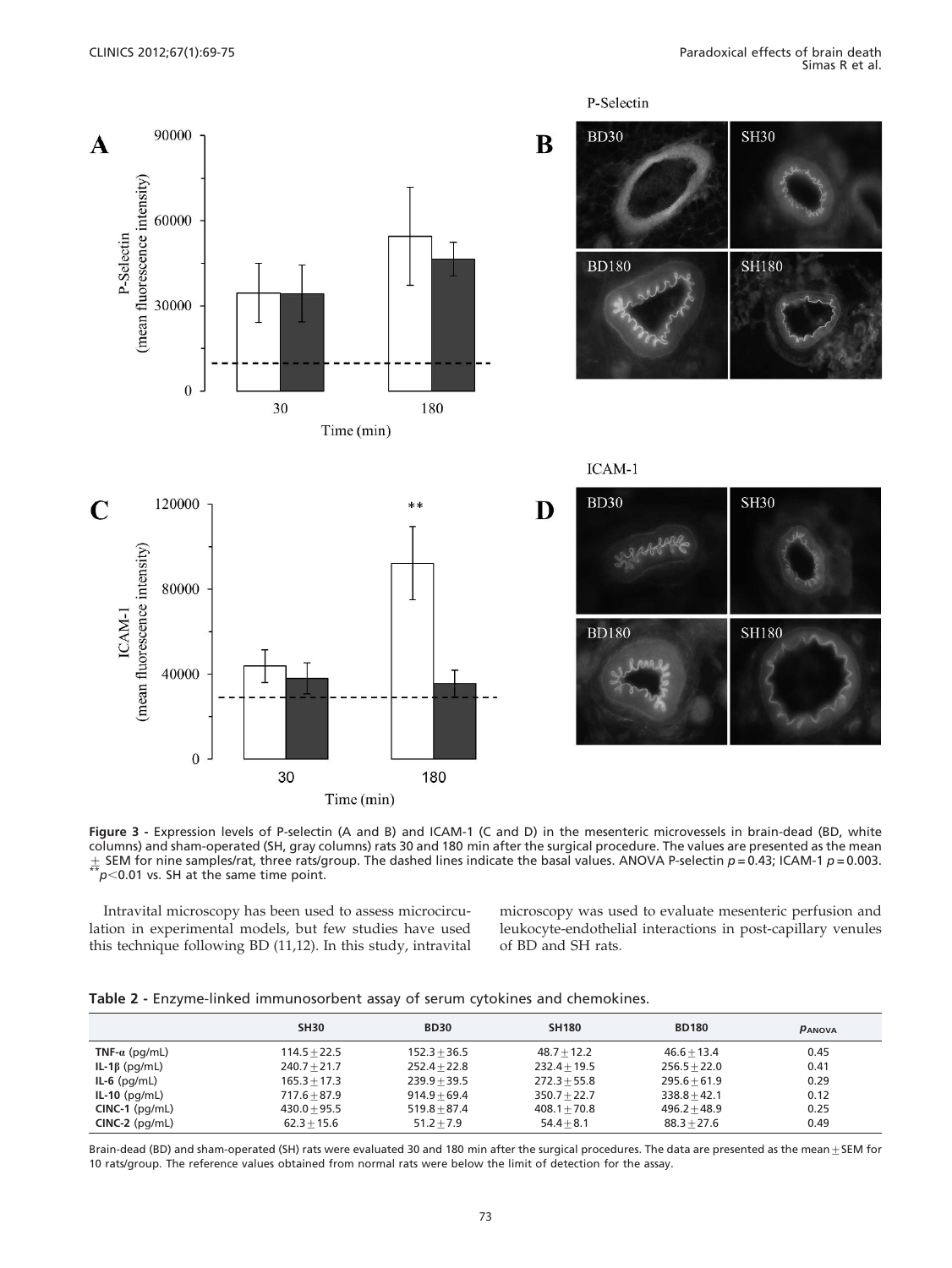<span id="page-5-0"></span>

Figure 4 - Enzyme-linked immunosorbent assay for the serum corticosterone level in brain-dead (white columns) and shamoperated (gray columns) rats 30 and 180 minutes after the surgical procedure. The data are presented as the mean  $+$  SEM for 10 rats/group. ANOVA  $p<0.0001$ .  $\sharp p<0.0001$  vs. SH at the same time point.

These data indicate that the proportion of perfused small vessels  $(<$ 30  $\mu$ m diameter) was promptly reduced to 30% in the BD rats, whereas perfusion was maintained in the SH rats. As both groups of animals were trepanned, this result suggests that the hypope[rfusion of the mesenteric micro](#page-6-0)circulati[on](#page-6-0) [was](#page-6-0) [triggered](#page-6-0) [by](#page-6-0) [the](#page-6-0) [BD](#page-6-0) [itself.](#page-6-0) [Decreased](#page-6-0) [organ](#page-6-0) perfusio[n following BD has been previously demonstrated.](#page-6-0) Obermei[er](#page-6-0) [et](#page-6-0) [al.](#page-6-0) [\(11\)](#page-6-0) [described](#page-6-0) [a](#page-6-0) [decrease](#page-6-0) [in](#page-6-0) [the](#page-6-0) [functional](#page-6-0) capillar[y density in the pancreatic microcirculation after BD](#page-6-0) inductio[n](#page-6-0) [in](#page-6-0) [rats](#page-6-0) [using](#page-6-0) [intravital](#page-6-0) [epifluorescence](#page-6-0) microscopy. In another study, BD induced the deterioration of the rat hepatic microcirculation, including a reduced sinusoidal perfusion rate and sinusoidal diameter (13).

It has [been](#page-6-0) [demonstrated](#page-6-0) [that](#page-6-0) [decreased](#page-6-0) [organ](#page-6-0) [perfusion](#page-6-0) and a p[rogressive](#page-6-0) [inflammatory](#page-6-0) [activation](#page-6-0) [of](#page-6-0) [endothelial](#page-6-0) cells an[d](#page-6-0) [leukocytes](#page-6-0) [are](#page-6-0) [observed](#page-6-0) [after](#page-6-0) [BD](#page-6-0) [\(9,14-16\).](#page-6-0) [In](#page-6-0) [this](#page-6-0) study, [BD rats exhibited a decreased number of rolling](#page-6-0) leukocyt[es](#page-6-0) [in](#page-6-0) [the](#page-6-0) [mesenteric](#page-6-0) [microvessels](#page-6-0) [compared](#page-6-0) [to](#page-6-0) [SH](#page-6-0) rats; ho[wever, this reduction was unrelated to the velocity](#page-6-0) of rollin[g](#page-6-0) [leukocytes.](#page-6-0) [Both](#page-6-0) [groups](#page-6-0) [of](#page-6-0) [animals](#page-6-0) [presented](#page-6-0) increase[s](#page-6-0) [in](#page-6-0) [the](#page-6-0) [number](#page-6-0) [of](#page-6-0) [adherent](#page-6-0) [and](#page-6-0) [migrated](#page-6-0) [leuko](#page-6-0)cytes o[ver](#page-6-0) [time](#page-6-0) [and](#page-6-0) [increased](#page-6-0) [neutrophil/lymphocyte](#page-6-0) ratios, [despite](#page-6-0) [the](#page-6-0) [fact](#page-6-0) [that](#page-6-0) [leukopenia](#page-6-0) [is](#page-6-0) [present](#page-6-0) [in](#page-6-0) [BD](#page-6-0) rats. In [contrast,](#page-6-0) [relative](#page-6-0) [to](#page-6-0) [SH](#page-6-0) [rats,](#page-6-0) [the](#page-6-0) [migration](#page-6-0) [of](#page-6-0) leukocyt[es](#page-6-0) [to](#page-6-0) [the](#page-6-0) [perivascular](#page-6-0) [tissue](#page-6-0) [was](#page-6-0) [significantly](#page-6-0) increase[d](#page-6-0) [in](#page-6-0) [BD](#page-6-0) [rats](#page-6-0) [after](#page-6-0) [3](#page-6-0) [h.](#page-6-0) [These](#page-6-0) [experimental](#page-6-0) [findings](#page-6-0) agree wi[th](#page-6-0) [the](#page-6-0) [clinical](#page-6-0) [evidence](#page-6-0) [demonstrating](#page-6-0) [that](#page-6-0) [cerebral](#page-6-0) injury n[ot only leads to brain tissue damage and subsequent](#page-6-0) local inf[lammation](#page-6-0) [but](#page-6-0) [also](#page-6-0) [to](#page-6-0) [alterations](#page-6-0) [of](#page-6-0) [the](#page-6-0) [peripheral](#page-6-0) immune [system. It has been demonstrated that stroke](#page-6-0) induces [a](#page-6-0) [rapid](#page-6-0) [lympho](#page-6-0)cytopenia that is attributed to the apoptosis resulting from the storm of catecholamines and steroids that are immediately released after cerebral ischemia (4,17).

Specif[ic](#page-6-0) [adhesion](#page-6-0) [glycoproteins](#page-6-0) [expressed](#page-6-0) [on](#page-6-0) [the](#page-6-0) [surfaces](#page-6-0) of leuko[cytes](#page-6-0) [and](#page-6-0) [endothelial](#page-6-0) [cells](#page-6-0) [play](#page-6-0) [important](#page-6-0) [roles](#page-6-0) [in](#page-6-0) leukocyt[e](#page-6-0) [accumulation](#page-6-0) [in](#page-6-0) [a](#page-6-0) [tissue](#page-6-0) [\(11,12\).](#page-6-0) [Members](#page-6-0) [of](#page-6-0) [the](#page-6-0) selectin [family of cell adhesion molecules are thought to](#page-6-0) mediate [leukocyte](#page-6-0) [rolling](#page-6-0) [along](#page-6-0) [the](#page-6-0) [walls](#page-6-0) [of](#page-6-0) [the](#page-6-0) [micro](#page-6-0)vasculature (18,19). Glycoproteins in the CD11/CD18 complex  $(\beta_2$ -integrins) expressed on leukocytes interact with ligands, such as ICAM-1, on endothelial cells to

mediate [leukocyte](#page-6-0) [adhesion](#page-6-0) [and](#page-6-0) [emigration](#page-6-0) [\(20,21\).](#page-6-0) [It](#page-6-0) [has](#page-6-0) been sh[own](#page-6-0) [that](#page-6-0) [BD](#page-6-0) [enhances](#page-6-0) [the](#page-6-0) [expression](#page-6-0) [of](#page-6-0) [P-selectin](#page-6-0) (13). an[d](#page-6-0) [ICAM-1](#page-6-0) [in](#page-6-0) [the](#page-6-0) [liver](#page-6-0) [\(13-15\),](#page-6-0) [kidney](#page-6-0) [\(9\),](#page-6-0) [and](#page-6-0) [lungs](#page-6-0) (16). T[he](#page-6-0) [data](#page-6-0) [presented](#page-6-0) [here](#page-6-0) [demonstrated](#page-6-0) [that](#page-6-0) [the](#page-6-0) expressi[on](#page-6-0) [of](#page-6-0) [P-selectin](#page-6-0) [on](#page-6-0) [mesenteric](#page-6-0) [microvessels](#page-6-0) increase[d at 30 min with no further increase at the 180](#page-6-0) min ti[me](#page-6-0) [point.](#page-6-0) [However,](#page-6-0) [there](#page-6-0) [were](#page-6-0) [no](#page-6-0) [significant](#page-6-0) differen[ces between the BD and SH rats. In cont](#page-6-0)rast, ICAM-1 was upregulated in BD rats at 180 min compared to SH rats, indicating that it was responsible for the leukocyte migration to the perivascular tissue.

The capacity of leukocytes to interact with the endothelium depends on the activation of endothelial cells by cytokines, such as TNF- $\alpha$  and IL-1 $\beta$ [.](#page-6-0) [This](#page-6-0) [activation](#page-6-0) [results](#page-6-0) in the u[pregulation or de novo synthesis of a variety of](#page-6-0) chemoki[nes](#page-6-0) [and](#page-6-0) [adhesion](#page-6-0) [molecules,](#page-6-0) [including](#page-6-0) [ICAM-1](#page-6-0) (22,23). [Studies investigating the relationship between BD](#page-6-0) and the [activation](#page-6-0) [of](#page-6-0) [peripheral](#page-6-0) [organs](#page-6-0) [have](#page-6-0) [demonstrated](#page-6-0) that cyt[okines act as signaling molecules during the](#page-6-0) inflamm[atory](#page-6-0) [process](#page-6-0) [\(1\).](#page-6-0) [However,](#page-6-0) [the](#page-6-0) [data](#page-6-0) [presented](#page-6-0) [in](#page-6-0) this stu[dy demonstrates that similar increases in the](#page-6-0) systemic [leve](#page-6-0)ls of cytokines (e.g., TNF- $\alpha$ , IL-1 $\beta$ , IL-6, and IL-10) and chemokines (e.g., CINC-1 and -2, analogs of the IL-8 family in humans) were observed in both BD and SH rats.

The host response to inflammation is the result of several processes that occur both locally at the site of injury and systemically. Whereas some parameters of the inflammatory process triggered by BD, including cytokine release, expression of the endothelial adhesion molecule P-selectin and mobilization of neutrophils, were present in the BD and SH rats in this study, the expression of ICAM-1 and neutrophil migration increased in the BD rats only. It is known that BD impairs the endocrine system and decreases [the](#page-6-0) release of hormones, [such](#page-6-0) [as](#page-6-0) [triiodothyronine](#page-6-0) [\(T3\),](#page-6-0) thyroxin[e \(T4\), cortisol, and antidiuretic hormone, thereby](#page-6-0) suggesti[ng](#page-6-0) [an](#page-6-0) [interruption](#page-6-0) [along](#page-6-0) [the](#page-6-0) [hypothalamic-pitui](#page-6-0)tary-adr[enal axis \(24,25\). Interactions among the central](#page-6-0) nervous [system,](#page-6-0) [the](#page-6-0) [hypothalamic-pituitary-adrenal](#page-6-0) [axis,](#page-6-0) and co[mponents](#page-6-0) [of](#page-6-0) [the](#page-6-0) [innate](#page-6-0) [and](#page-6-0) [adaptative](#page-6-0) [immune](#page-6-0) system [play](#page-6-0) [key](#page-6-0) [roles](#page-6-0) [in](#page-6-0) [the](#page-6-0) [regulation](#page-6-0) [of](#page-6-0) [inflammation](#page-6-0) [\(26\).](#page-6-0) Endoge[nous](#page-6-0) [glucocorticoids,](#page-6-0) [which](#page-6-0) [are](#page-6-0) [secreted](#page-6-0) [in](#page-6-0) [larger](#page-6-0) amount[s](#page-6-0) [at](#page-6-0) [the](#page-6-0) [early](#page-6-0) [stages](#page-6-0) [of](#page-6-0) [an](#page-6-0) [inflammatory](#page-6-0) [reaction,](#page-6-0) [are](#page-6-0) thought [to](#page-6-0) [regulate](#page-6-0) [the](#page-6-0) [initiation](#page-6-0) [and](#page-6-0) [subsequent](#page-6-0) [course](#page-6-0) [of](#page-6-0) the infla[mmatory](#page-6-0) [reaction](#page-6-0) [\(27\).](#page-6-0) [The](#page-6-0) [functions](#page-6-0) [of](#page-6-0) [almost](#page-6-0) [all](#page-6-0) cellular [components](#page-6-0) [of](#page-6-0) [the](#page-6-0) [microcirculation](#page-6-0) [associated](#page-6-0) [with](#page-6-0) an infla[mmatory response, including vascular permeability,](#page-6-0) adhesio[n](#page-6-0) [molecule](#page-6-0) [expression,](#page-6-0) [and](#page-6-0) [leukocyte](#page-6-0) [extravasation,](#page-6-0) are affe[cted by glucocorticoids \(28\). In this regard, the](#page-6-0) increase[d](#page-6-0) [levels](#page-6-0) [of](#page-6-0) [ICAM-1](#page-6-0) [on](#page-6-0) [the](#page-6-0) [mesenteric](#page-6-0) [microvessels](#page-6-0) of BD ra[ts were associated with a pronounced reduction in](#page-6-0) the ser[um](#page-6-0) [corticosterone](#page-6-0) [level.](#page-6-0) [Indeed,](#page-6-0) [dexamethasone](#page-6-0) reduces the IL-1 $\beta$ [-induced expression of ICAM-1 in the rat](#page-6-0) mesente[ric](#page-6-0) [m](#page-6-0)icrovascular bed (29). In addition, the treatment of mice with dexamethasone abolished ICAM-1 [indu](#page-6-0)ction in intestinal vascular beds during endotoxemia (30).

In conclusion, the data presented in this study suggest that BD itself induces hypoperfusion of the mesenteric microcirculation that is associated with a pronounced reduction in the endogenous corticosterone level, thereby leading to increased local inflammation and organ dysfunction. These events are paradoxically associated with induced leukopenia after brain damage. These data need